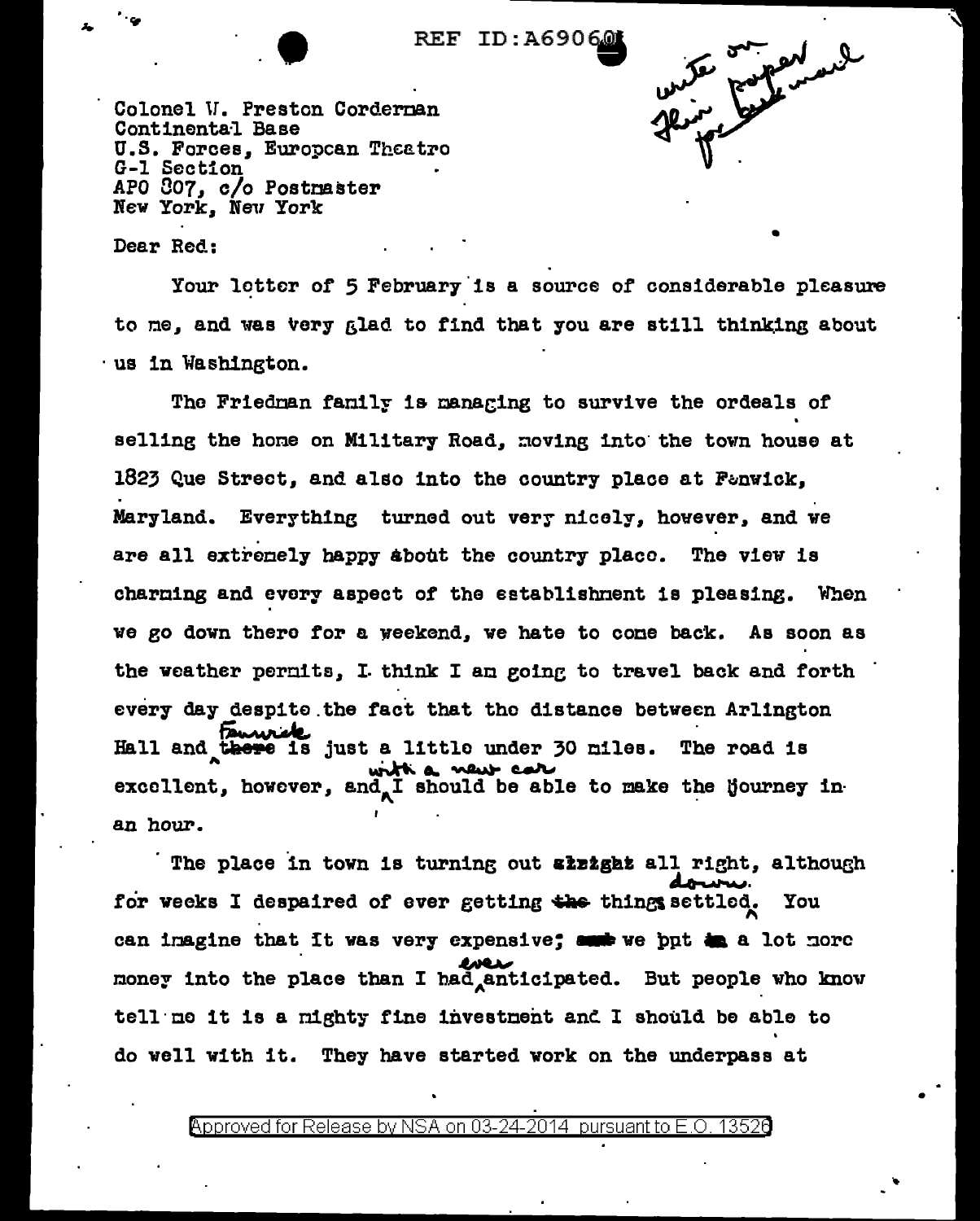## REF ID: A69060

.  $\mathbf{\dot{D}}$ u Pont Circle which is but a step from our house, and right across the street from us they are about to put up a very ritzy apartment hotel.

I was vey glad to get the details about the Corderman fanily and think that you all are going to treasure for·a long tine the many interesting phases of your life in Germany during these hectic years. I an very glad to note that you expect to get back on Signal Corps duties when CBS is inactivated and hope that this will actually take place. With the changes to be expected from the new regine in the Signal Corps, I should think that with your \ background and record you should certainly be selected for extremely important-work in connection with whatever reorganization that takes place. General Aiken's appointment naturally did not come as a surprise and everybody is looking forward to a revitalization of the Corps. Whether there will be an<sup>.</sup> change in the status of ASA or *finit* on account of this change in leadership in the Signal .<br>Corps,  $\bullet$  is not clear at the monent; but I, for one, doubt that a change in status would be brought about nerely on that account. On the other hand, a change in status may result from whatever final decision is made about the organization of the armed forces. I should think that the ASA would becone part of a coapletely -integrated joint organization reporting on a very high level. As a separate outfit, this would probably be the only way to resolve in a satisfactory manner certain practical difficulties with which you are familiar. Of late these difficulties have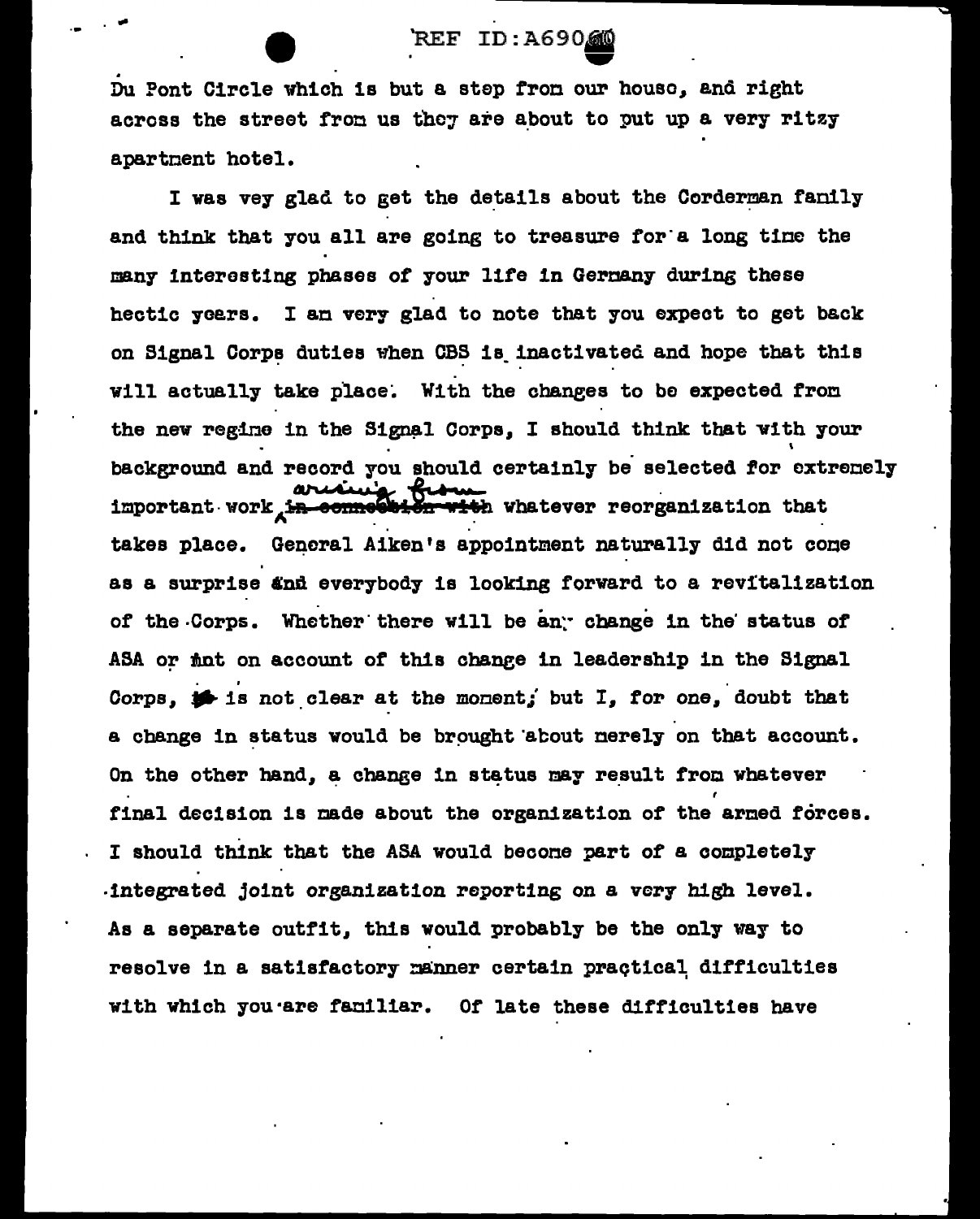increased, and I regret to note some deterioration in our carefully established good relations with the Annex. This is the result of difficulties in points of view as to interpretations to be made from the wording of the basic documents governing our relations. As you know, in another month there will be a change in Coordinators and what will happen is not clear at the noment.

You will be intorested to know that yesterday the Legion of Merit was awarded to Colonel Kuhn, now Mr. Kuhn, who is still with I understand, too. that the Board yesterday approved the us. award to Brigadier Tiltman, who is expected some time in April for Henry Frier got out of the Army and stayed out only a visit. came back who the Army. He came back who the Army for an adding with War assets - the fells we it is a very excellent one, which will keep him in Chrago for about 18 montes. I told him about <del>te ASA. thoug</del>h. Narrod Meler, who is also there, I am sure, who was Corato.

We have had many of our former officers join up as civilians and naturally it has been a good thing for the ASA for continuity. It appears that the work appeals to most of the people who have been in it during the war and that the terms of employment are just as good and possibly a bit better than in industry. For example, in Kuhn's case, he was willing to give up his seniority on deposits rights and benefit primileges of over 15 years structs service with the A.T.&T. in order to stay with us.

You will be interested to know that after many attempts. Mr. Shing finally got his financial award for his suggestions and that a larger award from the superior board will probably be forthconing also. You will also be interested to know that my 25-year **DIXOGRENIXY**